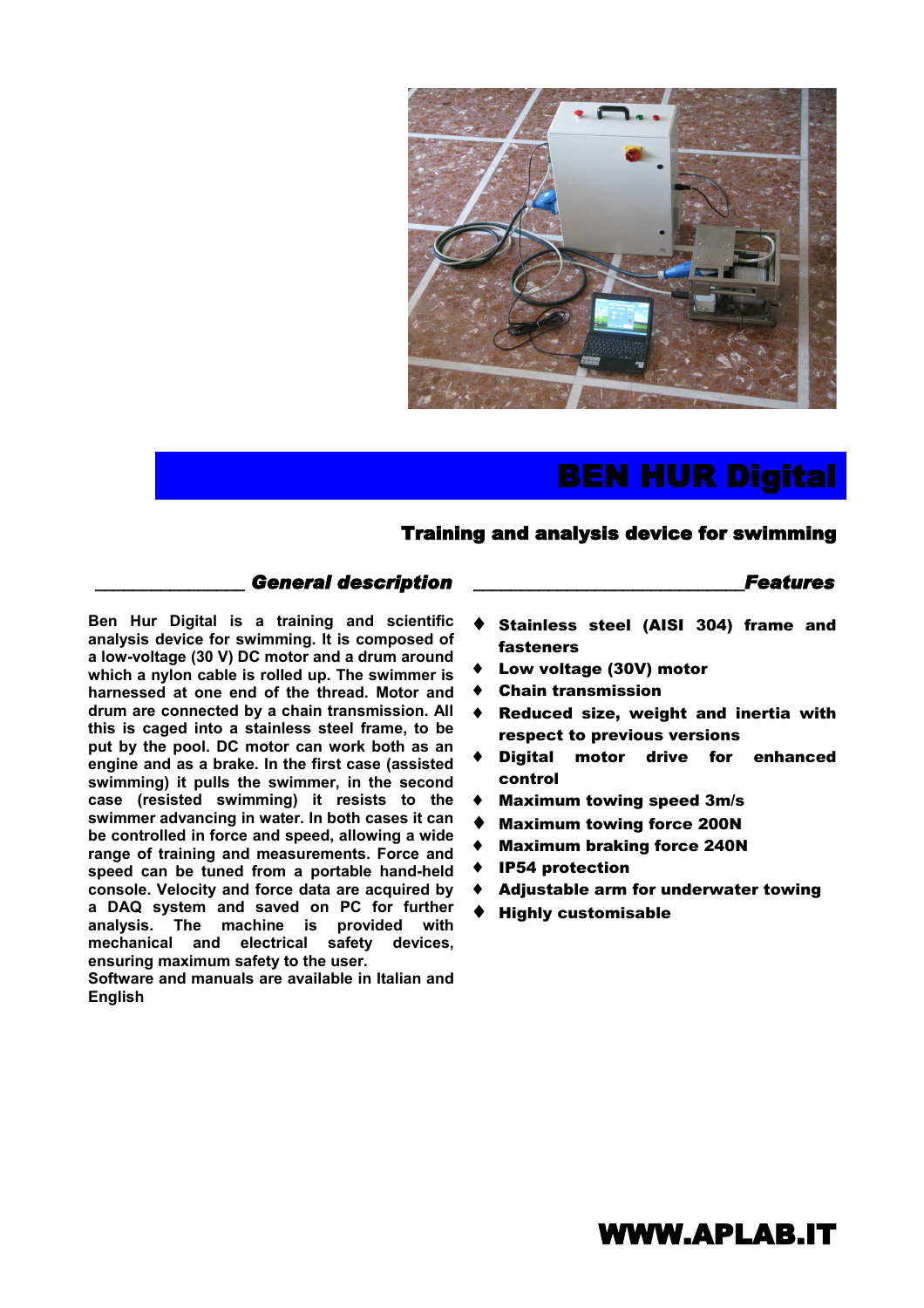

#### *\_\_\_\_\_\_\_\_\_\_\_\_\_\_\_\_\_\_\_\_\_\_\_\_\_\_\_\_\_\_\_\_\_\_\_\_\_\_\_\_\_\_\_\_\_\_\_\_\_\_\_\_ General characteristics*

- ♦ Machine size (excluding arm): 350x350x240 (mm)
- ♦ Electric power unit size: 600x400x300 (mm)
- ♦ Weight: 20kg (machine) + 20kg (Electric power unit)
- ♦ Voltage: 220V AC to Epu, 30V DC to the motor
- ♦ Complying to EU safety standards
- ♦ OS: Windows XP, Vista
- ♦ Kit includes machine, electric power unit, cables, software, user's manual in paper and electronic format
- Guarantee: 24 months

#### *\_\_\_\_\_\_\_\_\_\_\_\_\_\_\_\_\_\_\_\_\_\_\_\_\_\_\_\_\_\_\_\_\_\_\_\_\_\_\_\_\_\_\_\_\_\_\_\_\_\_\_\_\_\_\_\_\_\_\_\_\_\_\_\_ Applications*

♦ Training of high level swimmers: assisted swimming improves neuromuscular skills while resisted swimming improves strength

*\_\_\_\_\_\_\_\_\_\_\_\_\_\_\_\_\_\_\_\_\_\_\_\_\_\_\_\_\_\_\_\_\_\_\_\_\_\_\_\_\_\_\_\_\_\_\_\_\_\_\_\_\_\_\_\_\_\_\_\_\_\_\_* 

- ♦ Measurement of athlete's characteristics: strength, drag, power
- ♦ Scientific research

#### *Customisation*

- ♦ Customised transmission ratio for increasing force or speed
- ♦ AISI 316 steel frame
- ♦ Signal output for external acquisition systems interfacing
- ♦ Manuals and software in French, German or Spanish
- ♦ Special mechanical interfaces can be designed for integration with all sorts of equipment

### WWW.APLAB.IT